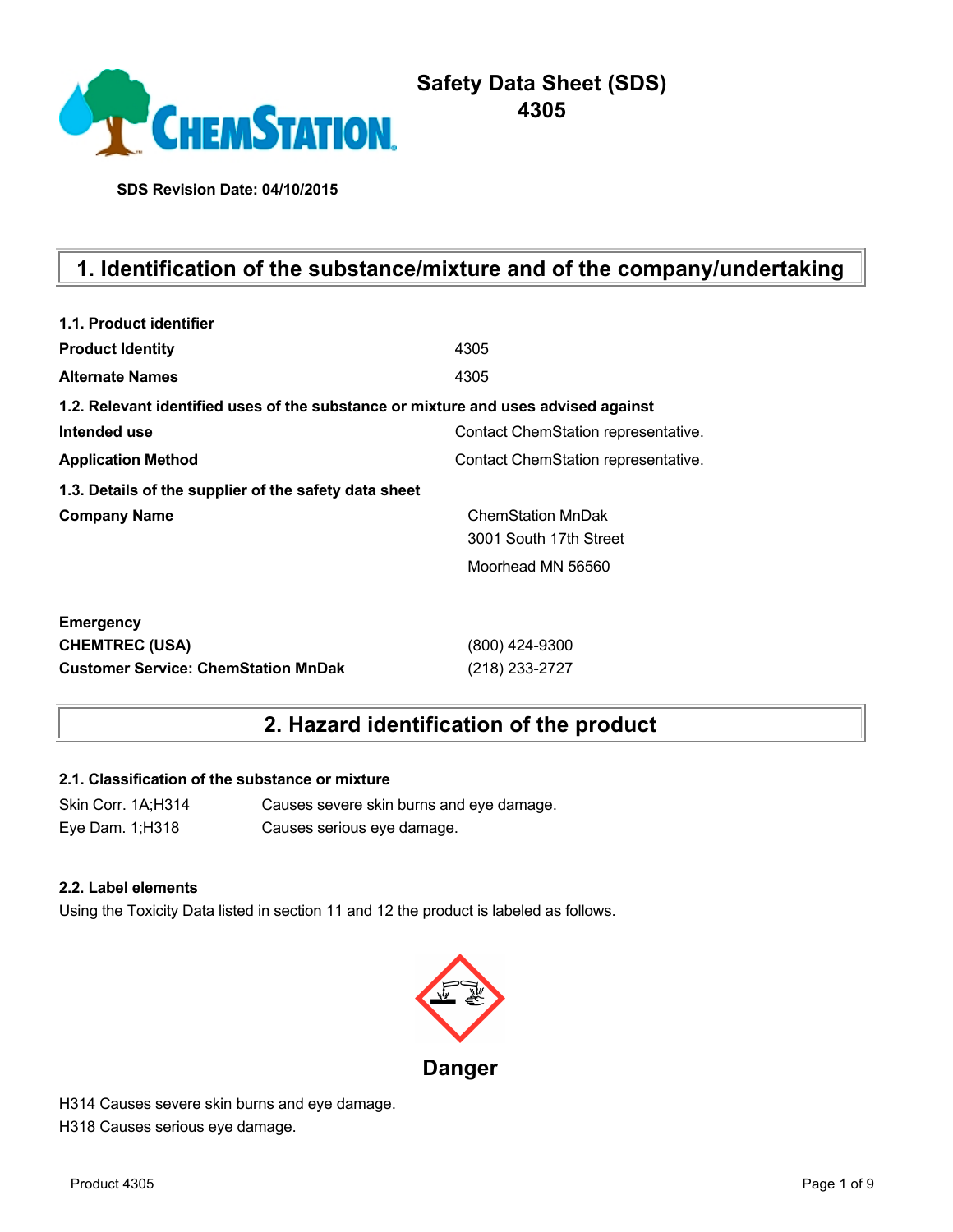## **[Prevention]:**

P260 Do not breathe mist / vapors / spray.

P264 Wash thoroughly after handling.

P280 Wear protective gloves / eye protection / face protection.

## **[Response]:**

P301+330+331 IF SWALLOWED: Rinse mouth. Do NOT induce vomiting.

P303+361+353 IF ON SKIN (or hair): Remove / Take off immediately all contaminated clothing. Rinse skin with water / shower.

P304+340 IF INHALED: Remove victim to fresh air and keep at rest in a position comfortable for breathing.

P305+351+338 IF IN EYES: Rinse continuously with water for several minutes. Remove contact lenses if present and easy to do - continue rinsing.

P310 Immediately call a POISON CENTER or doctor / physician.

P363 Wash contaminated clothing before reuse.

### **[Storage]:**

P405 Store locked up.

### **[Disposal]:**

P501 Dispose of contents / container in accordance with local / national regulations.

## **3. Composition/information on ingredients**

This product contains the following substances that present a hazard within the meaning of the relevant State and Federal Hazardous Substances regulations.

| <b>Ingredient/Chemical Designations</b>                     | Weight %   | <b>GHS Classification</b>                                                                                            | <b>Notes</b> |
|-------------------------------------------------------------|------------|----------------------------------------------------------------------------------------------------------------------|--------------|
| Sodium hydroxide<br>CAS Number: 0001310-73-2                | $1.0 - 10$ | Skin Corr. 1A:H314<br>Acute Tox. 4:H312                                                                              | [1][2]       |
| Ethylene glycol monobutyl ether<br>CAS Number: 0000111-76-2 | $1.0 - 10$ | Acute Tox. 4:H332<br>Acute Tox. 4:H312<br>Acute Tox. 4:H302<br><b>Eye Irrit. 2:H319</b><br><b>Skin Irrit. 2:H315</b> | [1][2]       |

[1] Substance classified with a health or environmental hazard.

[2] Substance with a workplace exposure limit.

[3] PBT-substance or vPvB-substance.

\*The full texts of the phrases are shown in Section 16.

# **4. First aid measures**

## **4.1. Description of first aid measures**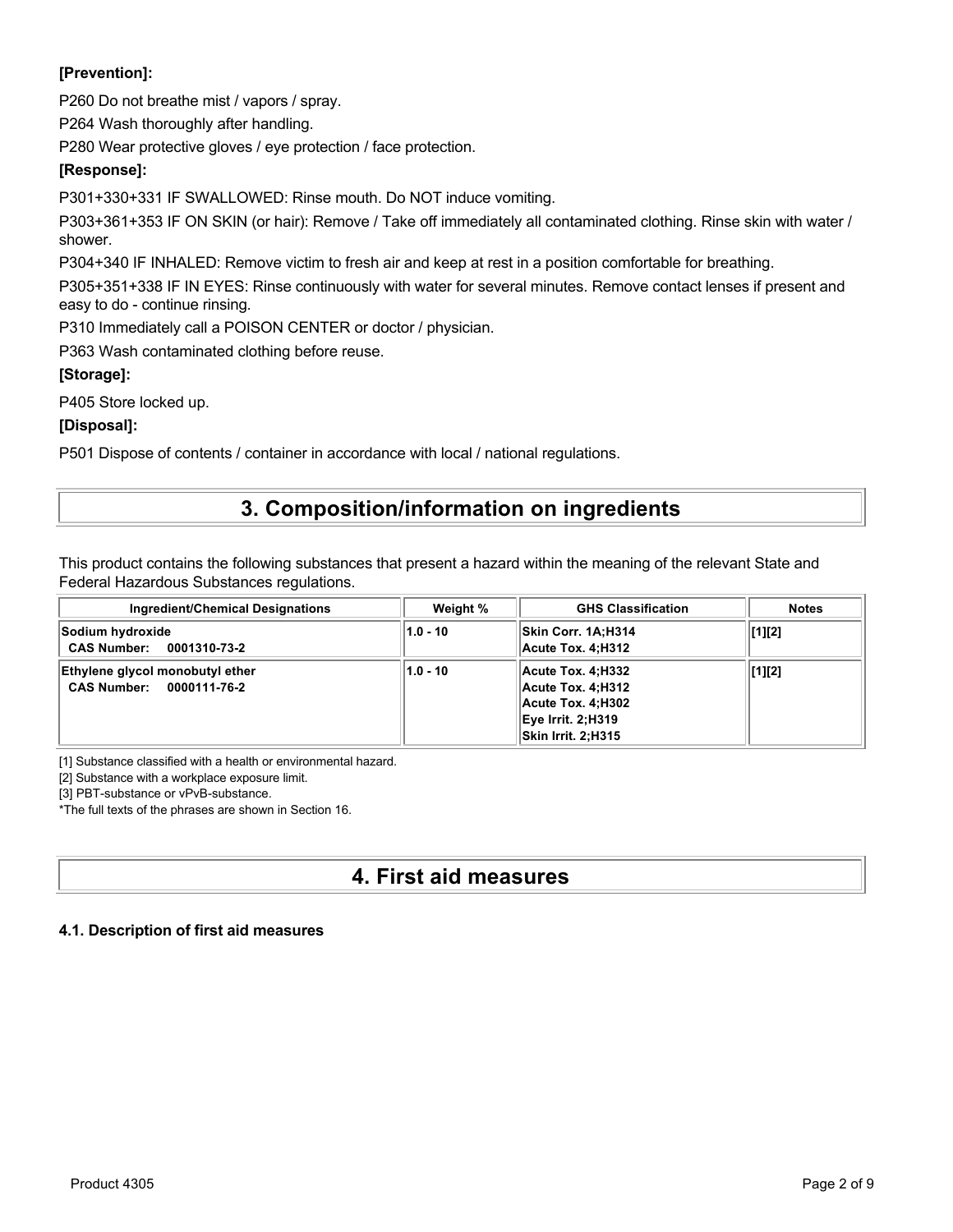| General           | Move victim to fresh air.<br>Call 911 or emergency medical service if deemed necessary.<br>Give artificial respiration if victim is not breathing.<br>Do not use mouth-to-mouth method if victim ingested or inhaled the substance; give artificial<br>respiration with the aid of a pocket mask equipped with a one-way valve or other proper<br>respiratory medical device.<br>Administer oxygen if breathing is difficult.<br>Remove and isolate contaminated clothing and shoes.<br>In case of contact with substance, immediately flush skin or eyes with running water for at<br>least 20 minutes.<br>For minor skin contact, avoid spreading material on unaffected skin.<br>Keep victim warm and quiet.<br>Effects of exposure (inhalation, ingestion or skin contact) to substance may be delayed.<br>Ensure that medical personnel are aware of the material(s) involved and take precautions to<br>protect themselves. |
|-------------------|-----------------------------------------------------------------------------------------------------------------------------------------------------------------------------------------------------------------------------------------------------------------------------------------------------------------------------------------------------------------------------------------------------------------------------------------------------------------------------------------------------------------------------------------------------------------------------------------------------------------------------------------------------------------------------------------------------------------------------------------------------------------------------------------------------------------------------------------------------------------------------------------------------------------------------------|
| <b>Inhalation</b> | Move victim to fresh air. Call emergency medical care. Apply artificial respiration if victim is<br>not breathing. Do not use mouth-to-mouth method if victim ingested or inhaled the<br>substance; induce artificial respiration with the aid of a pocket mask equipped with a one-way<br>valve or other proper respiratory medical device. Administer oxygen if breathing is difficult.                                                                                                                                                                                                                                                                                                                                                                                                                                                                                                                                         |
| <b>Eyes</b>       | Irrigate copiously with clean water for at least 15 minutes, holding the eyelids apart and seek<br>medical attention.                                                                                                                                                                                                                                                                                                                                                                                                                                                                                                                                                                                                                                                                                                                                                                                                             |
| <b>Skin</b>       | Remove contaminated clothing. Wash skin thoroughly with soap and water or use a<br>recognized skin cleanser.                                                                                                                                                                                                                                                                                                                                                                                                                                                                                                                                                                                                                                                                                                                                                                                                                      |
| Ingestion         | If swallowed obtain immediate medical attention. Keep at rest. Do NOT induce vomiting.                                                                                                                                                                                                                                                                                                                                                                                                                                                                                                                                                                                                                                                                                                                                                                                                                                            |
|                   | 4.2. Most important symptoms and effects, both acute and delayed                                                                                                                                                                                                                                                                                                                                                                                                                                                                                                                                                                                                                                                                                                                                                                                                                                                                  |
| <b>Overview</b>   | Effects of exposure (inhalation, ingestion or skin contact) to substance may be delayed. See<br>section 2 for further details.                                                                                                                                                                                                                                                                                                                                                                                                                                                                                                                                                                                                                                                                                                                                                                                                    |
| <b>Eyes</b>       | Causes serious eye damage.                                                                                                                                                                                                                                                                                                                                                                                                                                                                                                                                                                                                                                                                                                                                                                                                                                                                                                        |
| <b>Skin</b>       | Causes severe skin burns and eye damage.                                                                                                                                                                                                                                                                                                                                                                                                                                                                                                                                                                                                                                                                                                                                                                                                                                                                                          |
|                   |                                                                                                                                                                                                                                                                                                                                                                                                                                                                                                                                                                                                                                                                                                                                                                                                                                                                                                                                   |

# **5. Fire-fighting measures**

## **5.1. Extinguishing media**

Recommended extinguishing media; alcohol resistant foam, CO<sub>2</sub>, powder, water spray. Do not use; water jet.

## **5.2. Special hazards arising from the substance or mixture**

Hazardous decomposition: Hydrogen chloride and chlorine. Chlorine gas rate of decomposition increases with the concentration with temperatures above 85 degrees F (30C).

Do not breathe mist / vapors / spray.

## **5.3. Advice for fire-fighters**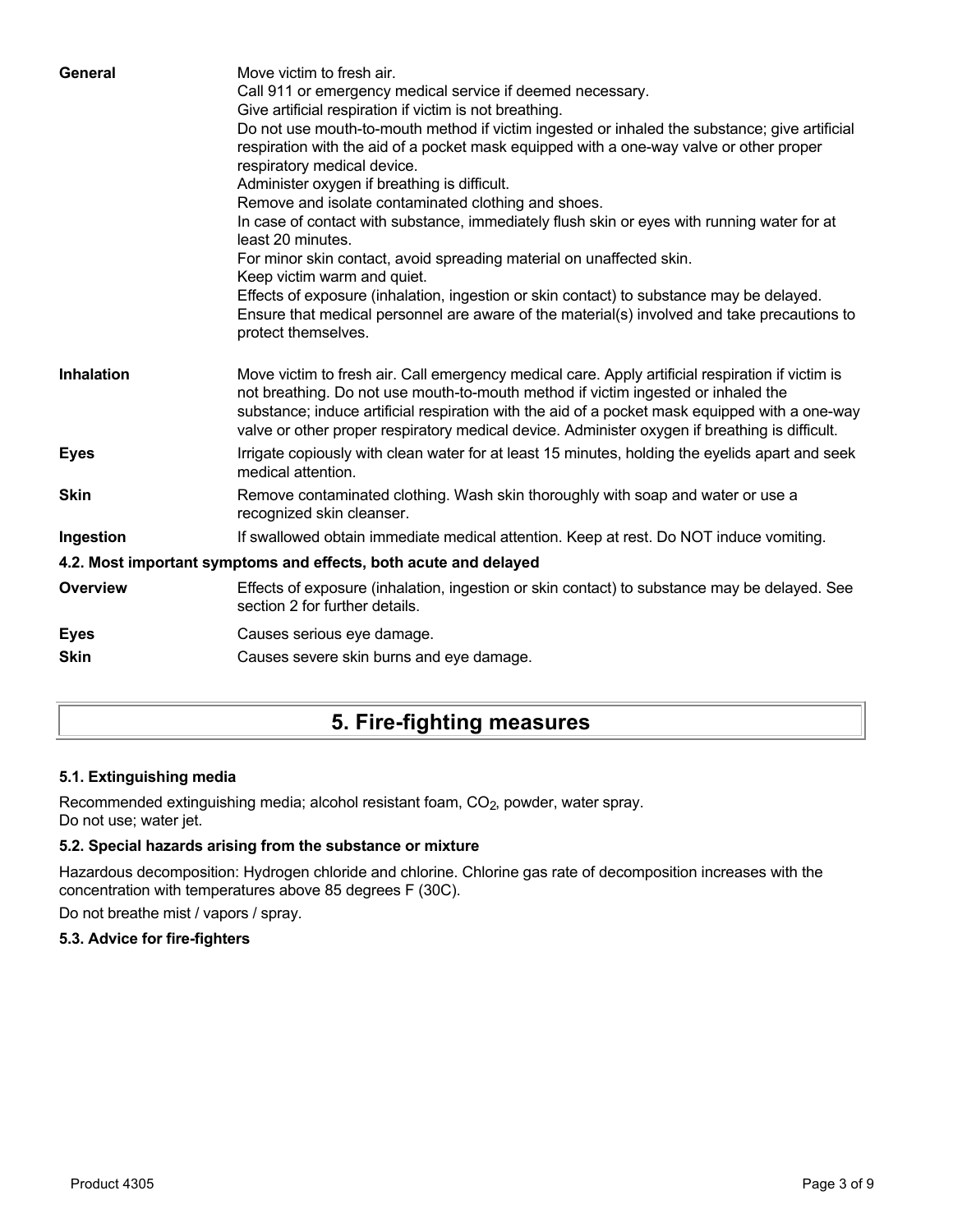Wear positive pressure self-contained breathing apparatus (SCBA).

Wear chemical protective clothing that is specifically recommended by the manufacturer. It may provide little or no thermal protection.

Non-combustible, substance itself does not burn but may decompose upon heating to produce corrosive and/or toxic fumes.

Some are oxidizers and may ignite combustibles (wood, paper, oil, clothing, etc.).

Contact with metals may evolve flammable hydrogen gas.

Containers may explode when heated.

**TOXIC**; inhalation, ingestion or skin contact with material may cause severe injury or death.

Contact with molten substance may cause severe burns to skin and eyes.

Avoid any skin contact.

Effects of contact or inhalation may be delayed.

Fire may produce irritating, corrosive and/or toxic gases.

Runoff from fire control or dilution water may be corrosive and/or toxic and cause pollution.

**ERG Guide No.** 154

## **6. Accidental release measures**

#### **6.1. Personal precautions, protective equipment and emergency procedures**

ELIMINATE all ignition sources (no smoking, flares, sparks or flames in immediate area).

Do not touch damaged containers or spilled material unless wearing appropriate protective clothing.

Stop leak if you can do it without risk.

Prevent entry into waterways, sewers, basements or confined areas.

Absorb or cover with dry earth, sand or other non-combustible material and transfer to containers.

DO NOT GET WATER INSIDE CONTAINERS.

#### **6.2. Environmental precautions**

Do not allow spills to enter drains or waterways.

Use good personal hygiene practices. Wash hands before eating, drinking, smoking or using toilet. Promptly remove soiled clothing and wash thoroughly before reuse.

#### **6.3. Methods and material for containment and cleaning up**

Keep unauthorized personnel away. Stay upwind. Keep out of low areas. Ventilate enclosed areas.

## **7. Handling and storage**

#### **7.1. Precautions for safe handling**

See section 2 for further details. - [Prevention]:

#### **7.2. Conditions for safe storage, including any incompatibilities**

Handle containers carefully to prevent damage and spillage.

Incompatible materials: Any acidic material, ammonia, urea, oxidizable materials and metals such as nickel, copper, tin, aluminum and iron.

See section 2 for further details. - [Storage]:

#### **7.3. Specific end use(s)**

#### No data available.

**8. Exposure controls and personal protection**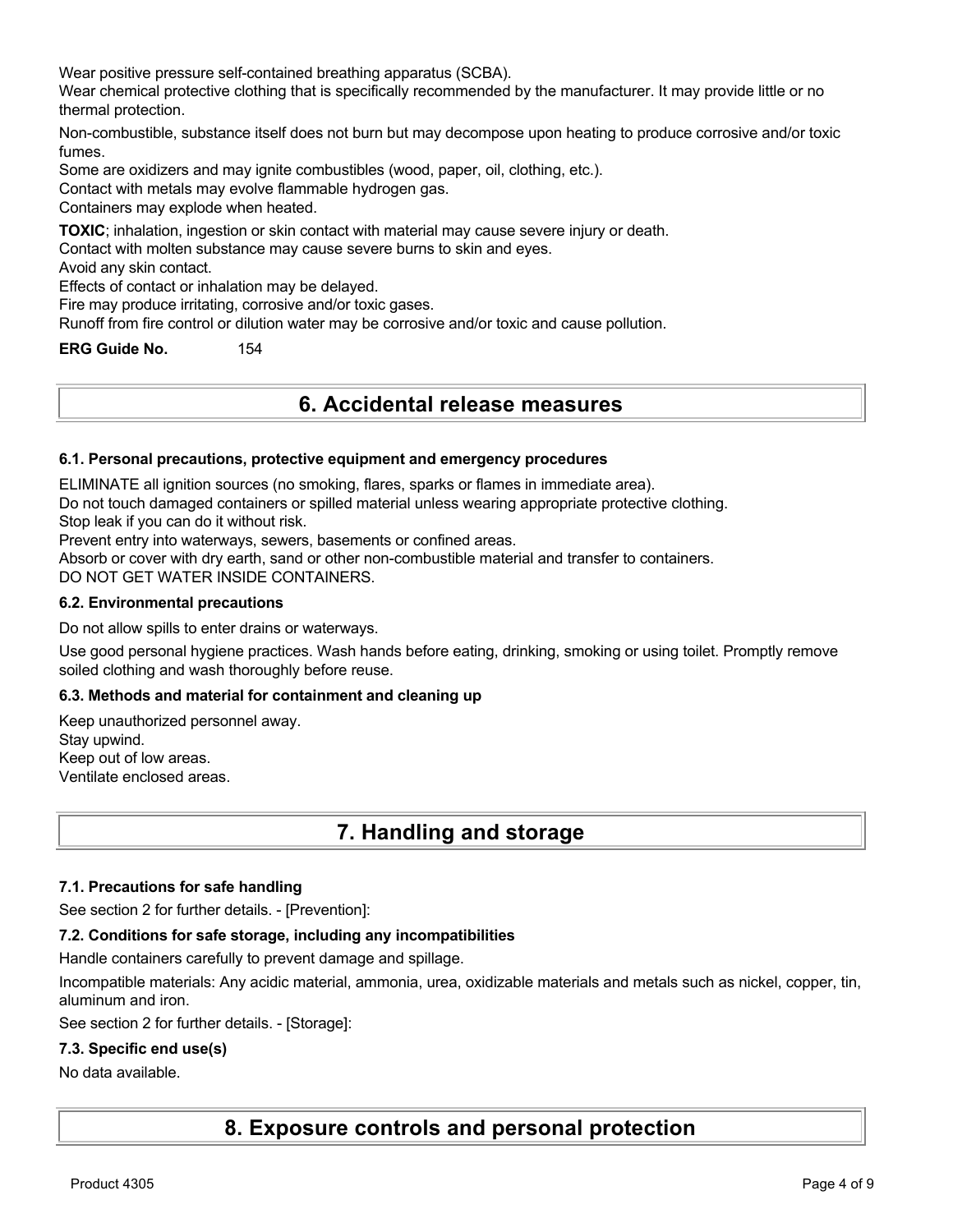#### **8.1. Control parameters**

| CAS No.      | Ingredient                      | <b>Source</b> | Value                         |
|--------------|---------------------------------|---------------|-------------------------------|
| 0000111-76-2 | Ethylene glycol monobutyl ether | <b>OSHA</b>   | TWA 50 ppm (240 mg/m3) [skin] |
|              |                                 | ACGIH         | TWA: 20 ppmRevised 2003,      |
|              |                                 | <b>NIOSH</b>  | TWA 5 ppm (24 mg/m3) [skin]   |
|              |                                 | Supplier      | No Established Limit          |
| 0001310-73-2 | Sodium hydroxide                | <b>OSHA</b>   | TWA 2 mg/m3                   |
|              |                                 | <b>ACGIH</b>  | Ceiling: 2 mg/m3              |
|              |                                 | <b>NIOSH</b>  | $C2$ mg/m3                    |
|              |                                 | Supplier      | No Established Limit          |

#### **Exposure**

#### **Carcinogen Data**

| CAS No.      | Ingredient                      | ∣Source∣    | Value                                                               |
|--------------|---------------------------------|-------------|---------------------------------------------------------------------|
| 0000111-76-2 | Ethylene givcol monobutyl ether | <b>OSHA</b> | Select Carcinogen: No                                               |
|              |                                 | <b>NTP</b>  | Known: No: Suspected: No                                            |
|              |                                 | <b>IARC</b> | Group 1: No; Group 2a: No; Group 2b: No; Group 3: Yes; Group 4: No; |
| 0001310-73-2 | Sodium hydroxide                | <b>OSHA</b> | Select Carcinogen: No                                               |
|              |                                 | <b>NTP</b>  | Known: No: Suspected: No                                            |
|              |                                 | <b>IARC</b> | Group 1: No; Group 2a: No; Group 2b: No; Group 3: No; Group 4: No;  |

#### **8.2. Exposure controls**

**Respiratory** Use NIOSH/MSHA approved respirator, following manufacturer's recommendations when concentrations exceed permissible exposure limits.

- **Eyes** Wear safety glasses with side shields to protect the eyes. An eye wash station is suggested as a good workplace practice.
- **Skin** Chemical resistant clothing such as coveralls/apron boots should be worn. Chemical Impervious Gloves
- **Engineering Controls** Provide adequate ventilation. Where reasonably practicable this should be achieved by the use of local exhaust ventilation and good general extraction. If these are not sufficient to maintain concentrations of particulates and any vapor below occupational exposure limits suitable respiratory protection must be worn.

#### **Other Work Practices** Use good personal hygiene practices. Wash hands before eating, drinking, smoking or using toilet. Promptly remove soiled clothing and wash thoroughly before reuse.

See section 2 for further details. - [Prevention]:

## **9. Physical and chemical properties**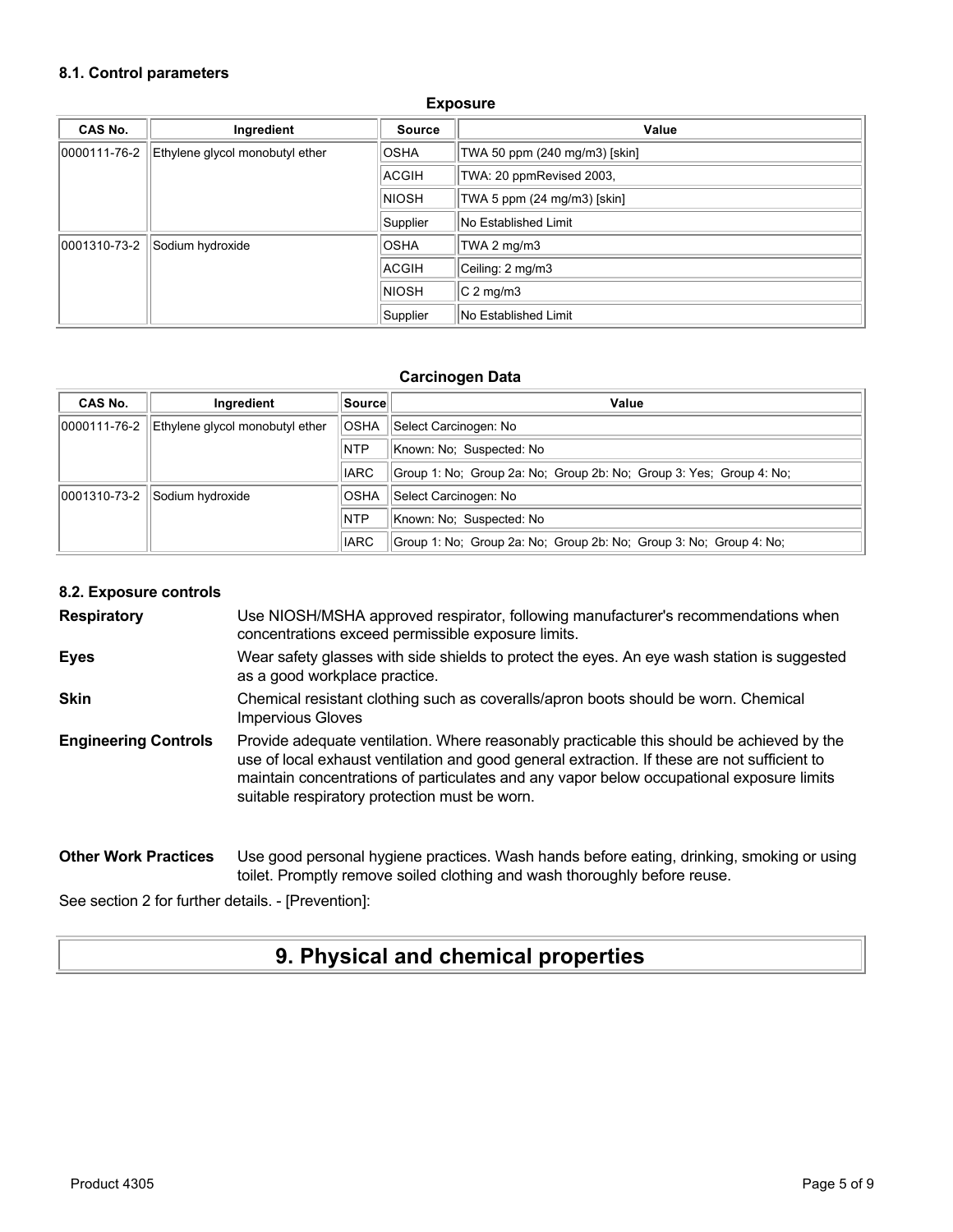| Appearance                                         | Clear Thin liquid                          |
|----------------------------------------------------|--------------------------------------------|
| Odor                                               | Mild                                       |
| <b>Odor threshold</b>                              | Not Measured                               |
| рH                                                 | $13.3 - 13.9$                              |
| Melting point / freezing point                     | Not Measured                               |
| Initial boiling point and boiling range            | $>212$ deg F                               |
| <b>Flash Point</b>                                 | >200 degrees F PMCC (non-flammable)        |
| Evaporation rate (Ether = 1)                       | 0.33                                       |
| <b>Flammability (solid, gas)</b>                   | Not Applicable                             |
| Upper/lower flammability or explosive<br>limits    | Lower Explosive Limit: Not Measured        |
|                                                    | <b>Upper Explosive Limit: Not Measured</b> |
|                                                    |                                            |
| Vapor pressure (Pa)                                | Not Determined                             |
| <b>Vapor Density</b>                               | Not Determined                             |
| <b>Specific Gravity</b>                            | $1.065 - 1.075$                            |
| <b>Solubility in Water</b>                         | Not Measured                               |
| Partition coefficient n-octanol/water (Log<br>Kow) | Not Measured                               |
| <b>Auto-ignition temperature</b>                   | Not Measured                               |
| <b>Decomposition temperature</b>                   | Not Measured                               |
| <b>Viscosity (cSt)</b>                             | Not Measured                               |
| Foaming                                            | Low to moderate                            |
| 9.2. Other information                             |                                            |

# **10. Stability and reactivity**

#### **10.1. Reactivity**

Hazardous Polymerization will not occur.

#### **10.2. Chemical stability**

Stable under normal circumstances.

#### **10.3. Possibility of hazardous reactions**

No data available.

### **10.4. Conditions to avoid**

No data available.

#### **10.5. Incompatible materials**

Any acidic material, ammonia, urea, oxidizable materials and metals such as nickel, copper, tin, aluminum and iron.

### **10.6. Hazardous decomposition products**

Hydrogen chloride and chlorine. Chlorine gas rate of decomposition increases with the concentration with temperatures above 85 degrees F (30C).

# **11. Toxicological information**

#### **Acute toxicity**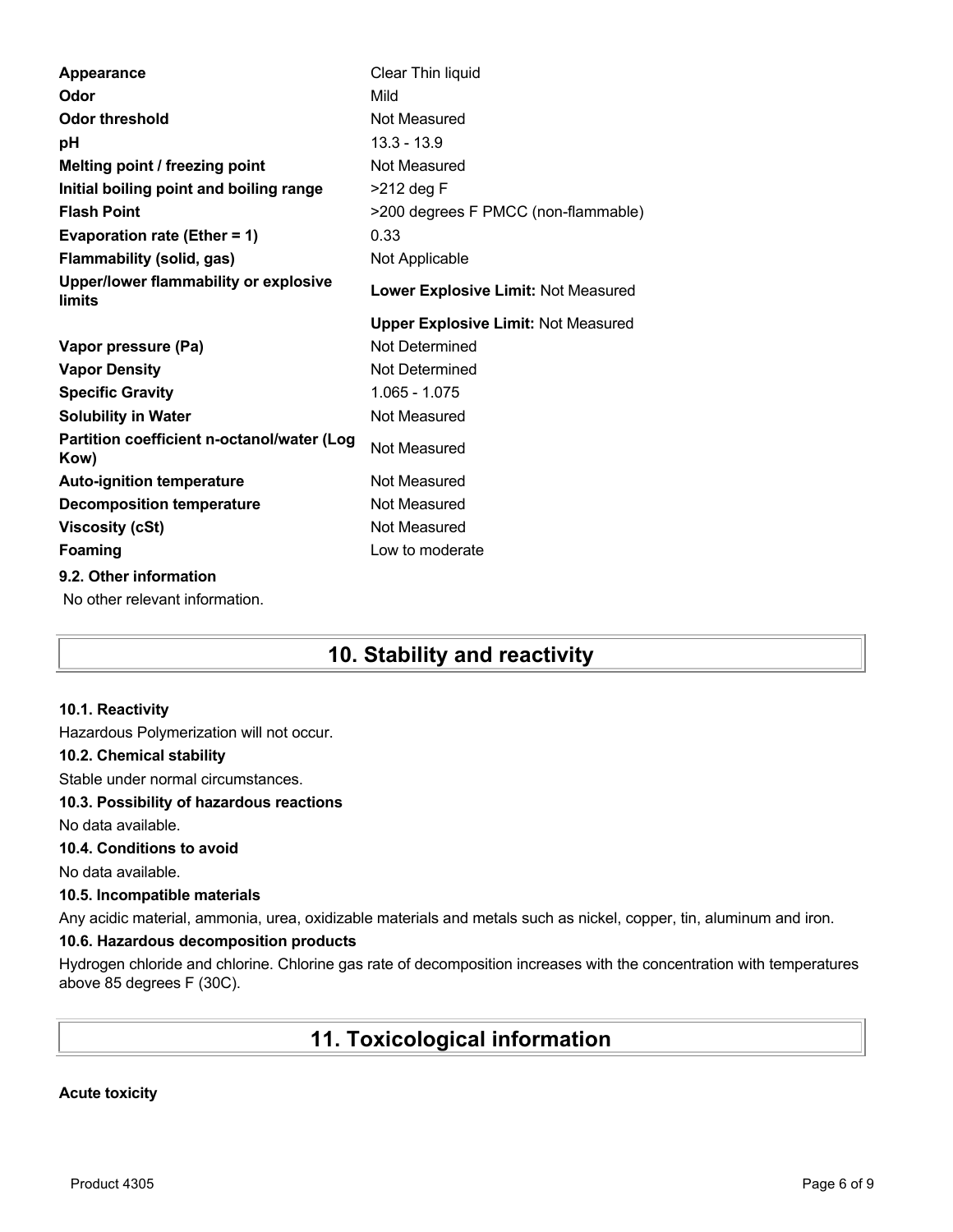| Ingredient                                   | Oral LD50,<br>mg/kg                      | Skin LD50,<br>mg/kg                      | <b>Inhalation</b><br>Vapor LD50,<br>mg/L/4hr | <b>Inhalation</b><br>Dust/Mist LD50,<br>mg/L/4hr | Inhalation<br>Gas LD50,<br>ppm |
|----------------------------------------------|------------------------------------------|------------------------------------------|----------------------------------------------|--------------------------------------------------|--------------------------------|
| Sodium hydroxide - (1310-73-2)               | 6,600.00,<br>Mouse -<br>Category: NA     | 1,350.00,<br>Rabbit -<br>Category: 4     | 600.00, Mouse<br>- Category: NA              | No data available                                | No data<br>available           |
| Ethylene glycol monobutyl ether - (111-76-2) | 1.414.00.<br>Guinea Pig -<br>Category: 4 | 1.200.00.<br>Guinea Pig -<br>Category: 4 | 173.00, Guinea<br>Pig - Category:<br>NA.     | INo data availablel                              | No data<br>available           |

Note: When no route specific LD50 data is available for an acute toxin, the converted acute toxicity point estimate was used in the calculation of the product's ATE (Acute Toxicity Estimate).

| <b>Classification</b>         | Category | <b>Hazard Description</b>                |
|-------------------------------|----------|------------------------------------------|
| Acute toxicity (oral)         |          | Not Applicable                           |
| Acute toxicity (dermal)       |          | Not Applicable                           |
| Acute toxicity (inhalation)   |          | Not Applicable                           |
| Skin corrosion/irritation     | 1A       | Causes severe skin burns and eye damage. |
| Serious eye damage/irritation |          | Causes serious eye damage.               |
| Respiratory sensitization     |          | Not Applicable                           |
| Skin sensitization            |          | Not Applicable                           |
| Germ cell mutagenicity        |          | Not Applicable                           |
| Carcinogenicity               |          | Not Applicable                           |
| Reproductive toxicity         |          | Not Applicable                           |
| STOT-single exposure          |          | Not Applicable                           |
| STOT-repeated exposure        |          | Not Applicable                           |
| Aspiration hazard             |          | Not Applicable                           |

# **12. Ecological information**

### **12.1. Toxicity**

The preparation has been assessed following the conventional method of the Dangerous Preparations Directive 1999/45/EC and GHS and is not classified as dangerous for the environment, but contains substance(s) dangerous for the environment. See section 3 for details

#### **Aquatic Ecotoxicity**

| Ingredient                                   | 96 hr LC50 fish,<br>ma/l    | 48 hr EC50 crustacea,<br>ma/l | ErC50 algae,<br>mq/l |
|----------------------------------------------|-----------------------------|-------------------------------|----------------------|
| Sodium hydroxide - (1310-73-2)               | 196.00, Poecilia reticulata | 40.38, Ceriodaphnia dubia     | Not Available        |
| Ethylene glycol monobutyl ether - (111-76-2) | 220.00, Fish (Piscis)       | 1,000.00, Daphnia magna       | Not Available        |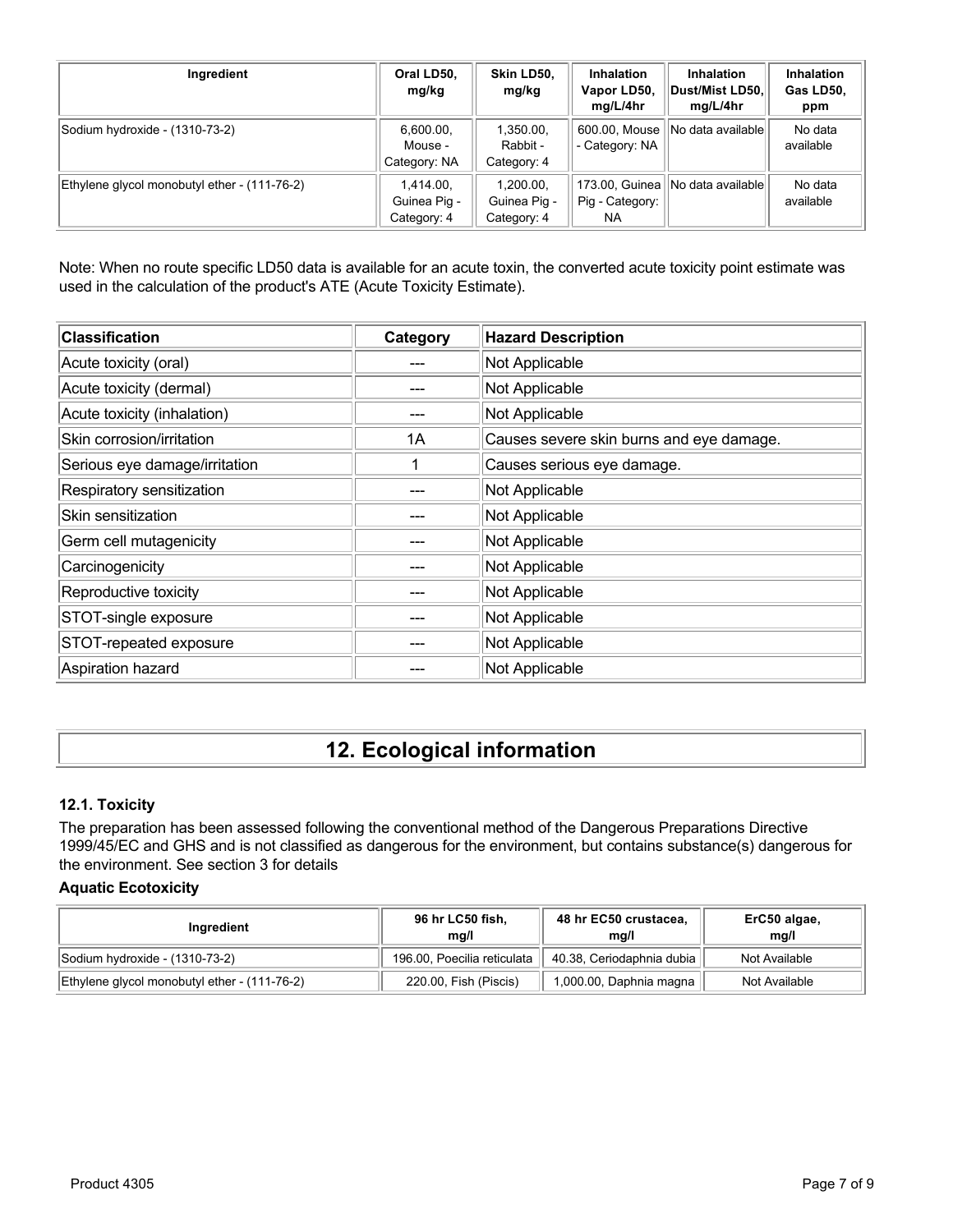### **12.2. Persistence and degradability**

There is no data available on the preparation itself.

## **12.3. Bioaccumulative potential**

Not Measured

**12.4. Mobility in soil**

No data available.

## **12.5. Results of PBT and vPvB assessment**

This product contains no PBT/vPvB chemicals.

## **12.6. Other adverse effects**

No data available.

## **13. Disposal considerations**

### **13.1. Waste treatment methods**

Observe all federal, state and local regulations when disposing of this substance.

## **14. Transport information**

| NA1760                                         |
|------------------------------------------------|
| Compound, Cleaning, Liquid, (Sodium Hydroxide) |
| 8                                              |
| Ш                                              |
|                                                |

## **15. Regulatory information**

| <b>Regulatory Overview</b>                          | The regulatory data in Section 15 is not intended to be all-inclusive, only selected regulations<br>are represented. |
|-----------------------------------------------------|----------------------------------------------------------------------------------------------------------------------|
| <b>Toxic Substance</b><br><b>Control Act (TSCA)</b> | All components of this material are either listed or exempt from listing on the TSCA Inventory.                      |
| <b>WHMIS Classification</b>                         | $D2B$ F                                                                                                              |
| <b>US EPA Tier II Hazards</b>                       | Fire: No                                                                                                             |
|                                                     |                                                                                                                      |

**Sudden Release of Pressure:** No **Reactive:** No **Immediate (Acute):** Yes **Delayed (Chronic):** No

#### **EPCRA 311/312 Chemicals and RQs (lbs):**

Sodium hydroxide ( 1,000.00)

# **EPCRA 302 Extremely Hazardous :**

(No Product Ingredients Listed)

#### **EPCRA 313 Toxic Chemicals:**

Ethylene glycol monobutyl ether

**Proposition 65 - Carcinogens (>0.0%):** (No Product Ingredients Listed)

#### **Proposition 65 - Developmental Toxins (>0.0%):** (No Product Ingredients Listed)